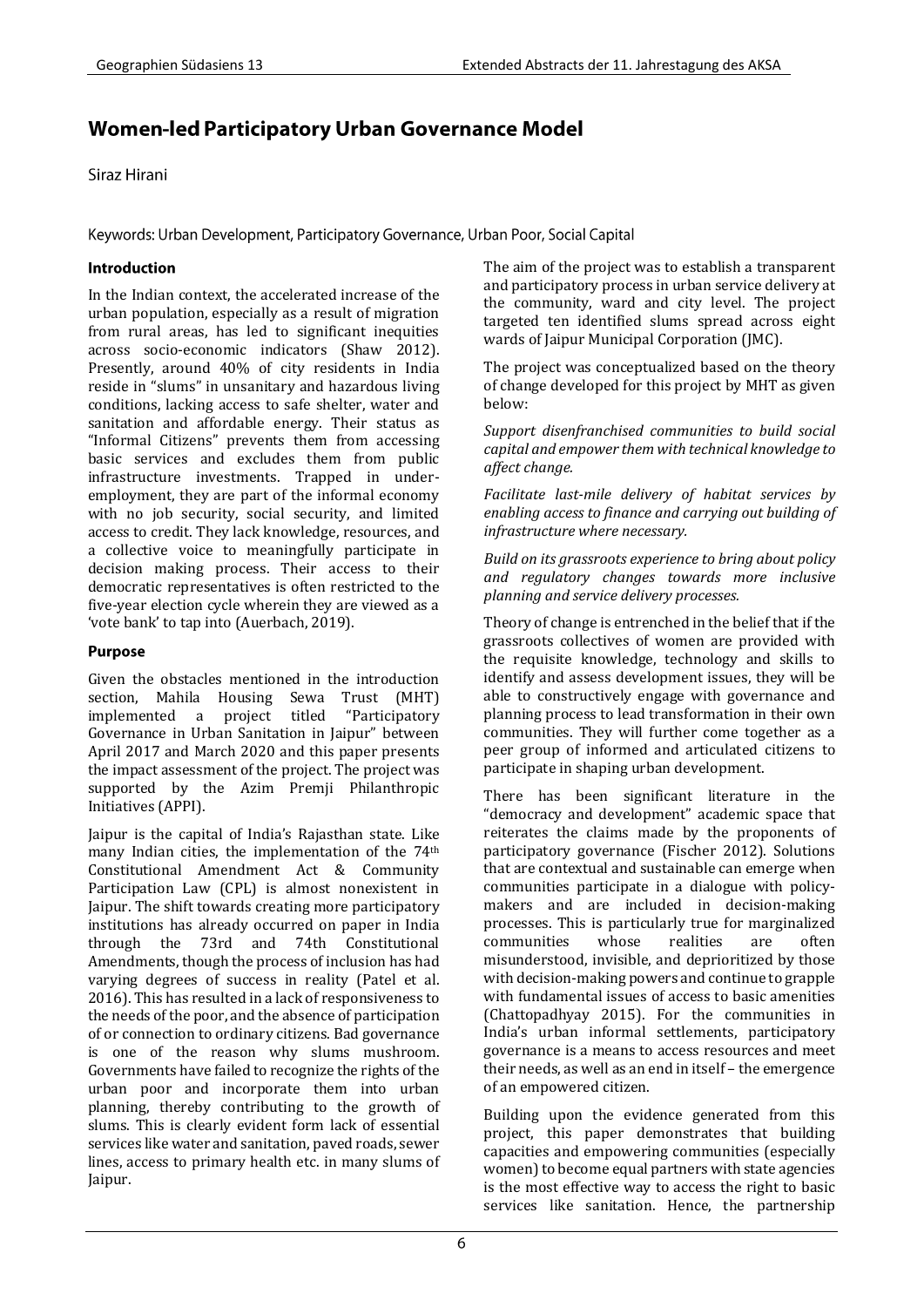between the state agencies, primarily the local bodies, and the community needed to be established. Strengthening the partnership of communities with the local administration also leads to improvements in ecological sanitation and health. This paper argues for promoting participatory governance, for using technology to bring in transparency and accountability in the service delivery system and for improving processes to ensure more efficient and equitable service delivery.

# Methodology

The study methodology was designed to generate data in order to assess the pre and post project status of a set of envisaged sanitation outcomes that are a result of empowerment and capacity building of women in the slums working as a collective. A set of key indicators was identified at the time of the baseline.

- I. Indicators to assess outcomes of empowerment, like enhanced social capital in the community, improved leadership quality, participation and sphere of influence and the collective impact on the Urban Local Bodies' (ULBs) policies and processes leading towards improved, accessible and affordable sanitation and water facilities for the poor;
- II. Improvement in water and sanitation facilities is a measure of the impact of the empowerment and capacities of the women's collectives in the project and as such is assigned a separate set of indicators for pre and post intervention assessment. Number of households with access to individual toilet and legal water connection was used to measure improvement in water and sanitation; and
- III. Indicators to assess the pre and post project improvements in the institutional and policy processes that would make water and sanitation services accessible and affordable to the poor in the urban areas. These include enhanced capacities of government officials and office bearers in designing and implementing pro-poor, gender sensitive water and sanitation programmes and processes, greater participation of grassroots women and girls in sanitation governance at ward and city level, policy briefs and advocacy meetings.

The survey used both qualitative and quantitative methods. As the lockdown imposed due to COVID-19 restricted field activities, the survey used digital and telephonic media to capture data.

Household surveys were undertaken to assess progress against key indicators. These largely focused on behavioral changes and impact. A household questionnaire aligned to the baseline household questionnaire was constructed and applied in the field.

Telephone interviews with selected key officials from the Public Health Engineering department (PHED) and Jaipur Nagar Nigam (JNN) and ward councilors were undertaken using an open-ended short questionnaire.

Group discussions with selected women Community Action Group (CAG) *<sup>1</sup>* members and *Vikasinis* were carried out on Zoom. The purpose of these discussions was to capture the changes that have occurred and to deep dive into the factors that contributed to these changes.

## **Key Findings**

Pivotal for development is the building capacity of the most vulnerable (particularly women) and amplifying their voices which in turn leads to increase in access to services/commodities.

Services to the urban poor settlements can be improved if there is informed participation of the communities and when there is effective demand for services. The empowered community-based institutions can be effective even without formal recognition by the concerned agencies or the state, as long as they are well informed, organized and work as a collective with the strength of numbers. As such, a strong social capital within such communities needs to be nurtured.



*Fig. 1: Adolescent girl, member of the CAG, assisting a community member to complete an application form (Photo: MHT 2019)*

The core strategy as well as the principle reason for the success of the project was the establishment of empowered CAGs (Fig. 1). The project was particularly effective in transforming women who

 $\overline{\phantom{a}}$ <sup>1</sup> Group of 15 to 20 women from a settlement whose leadership qualities are developed to represent slum households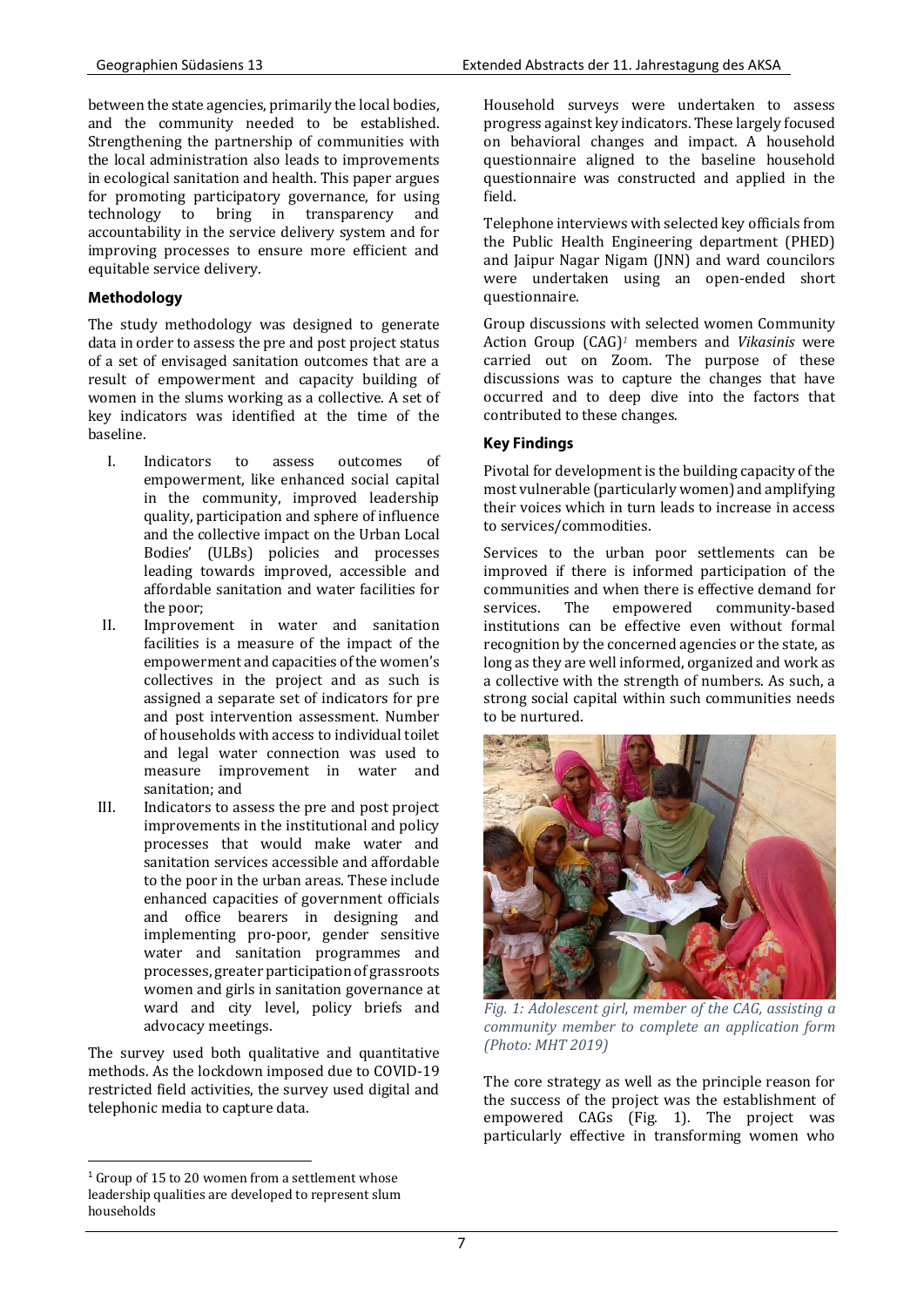were initially shy, suspicious and extremely reluctant to interact with outsiders or even each other, into informed, knowledgeable and skilled community groups with strength and capacities to access facilities and services on their own as a collective.

Apart from trainings, the practical input of demystifying programmes and schemes and the faceto-face interactions with officials and departments were most effective tools in encouraging the community groups to subsequently visit concerned departments and meet with officials (Fig.2). One example was the successful demystification of "Swachh Bharat Mission (SBM)" scheme which has helped to deliver individual toilets to 601 households by mobilizing public funding amounting to INR 86,88,000 (Approximate USD 115,840).



*Fig. 2: Women leader from a slum interacting with government officer regarding their application status (Photo: MHT 2019)*

The CAGs were effective because of the time and efforts invested in mobilizing them and building their capacities (Fig.3). Gaining the trust of the community women was the first step in bringing them together. Trust was also built by interacting with them on their own terms and level, exposing them to similar work.



*Fig. 3: Community meeting for needs assessment (Photo: MHT 2018)*

Encouraging public participation by developing participatory tools like a Sanitation Report Card and engaging *Vikasinis* and CAGs to work for improvement of services at the ward level brings in accountability in urban governance. The Sanitation Report Card is an online tool with which citizens can tag places in their neighborhood with open defecation or solid waste lying unattended. Local administration can view this data directly with its GPS location and picture on the portal. This helps them to deploy their staff and address issues immediately.

## Conclusion

The Women-Led Participatory Urban Governance Model has generated reliable evidence, proven its credibility and shown its potential for application in urban areas with similar characteristics. The strength of the model lies in the fact that it is a community driven endeavor and not an intervention led by the government. As such, this approach needs to be retained. The key elements of such a model, hence, would be (a) an empowered community (especially women) at the slum level; (b) a motivated group of officials at the level of the service agency; (c) responsive elected representatives; (d) and *Vikasinis* (senior women leader) to provide support and continuity.